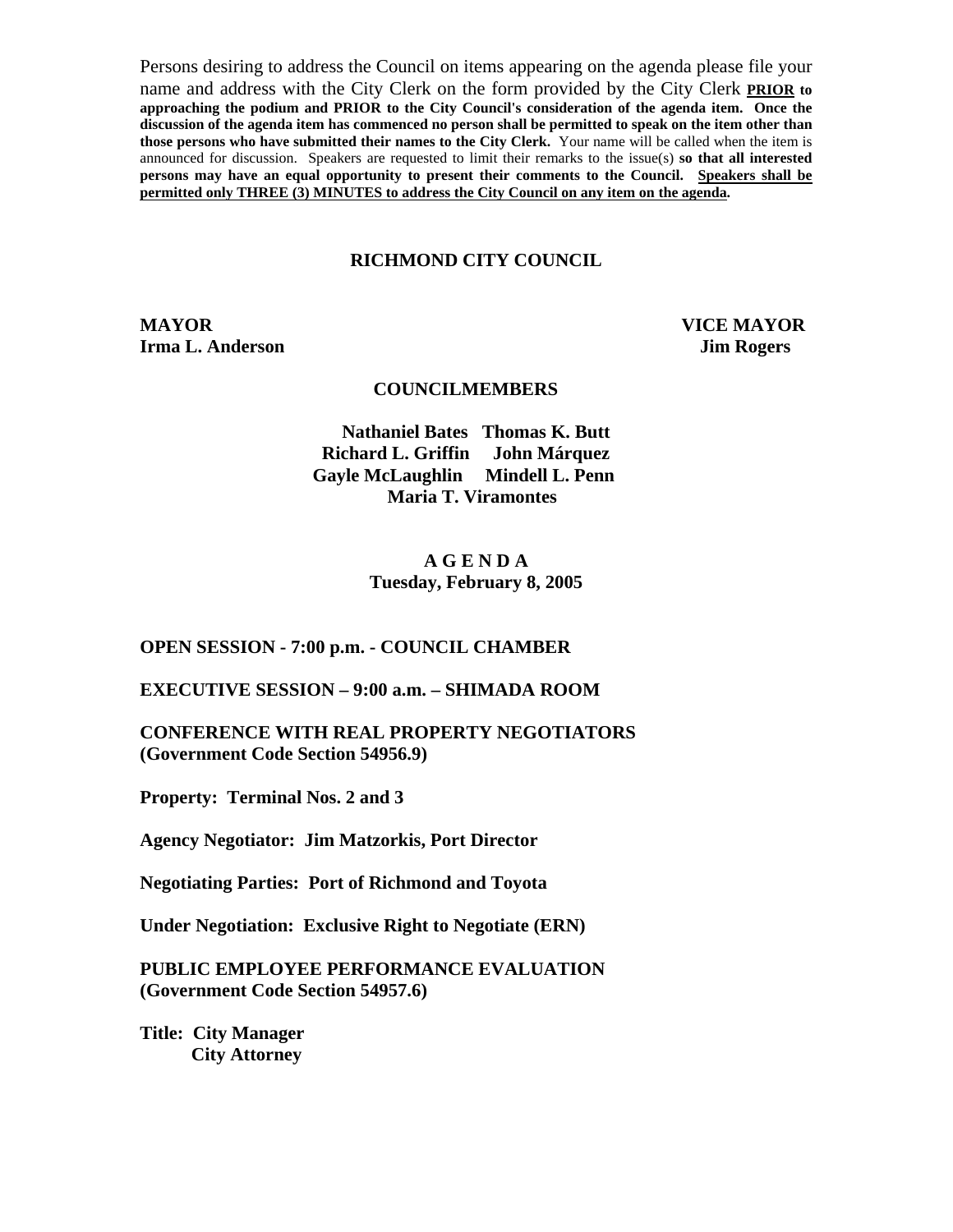**CONFERENCE WITH LEGAL COUNSEL – POTENTIAL LITIGATION (Government Code Section 54956.9)** 

**Six Cases: Close Out of the Richmond Parkway Project Cap on Utility Users' Tax Credit Cards Quintero vs. City of Richmond Default with SSA – Terminating Agreement Financial Recovery Plan: Convention Center** 

**PUBLIC EMPLOYMENT (Government Code Section 54957.6)** 

**Discussion of At-Will Employees** 

**A. ROLL CALL**

## **B. COUNCILMEMBER'S CODE OF CONDUCT**

 **"I solemnly pledge to conduct all City matters fairly, responsibly and impartially; to carry out the business of the City in an orderly and efficient manner; to treat my colleagues, citizens, and City staff with dignity and respect; through debate, discussion, and dialogue instill public confidence and integrity in the process of City government; and to serve the citizens of Richmond to the best of my ability."** 

## **C. APPROVAL OF MINUTES**

**C-1.** Regular meeting held February 1, 2005.

## **D. STATEMENT OF CONFLICT OF INTEREST**

#### **E. AGENDA REVIEW**

# **F. REPORT FROM CITY ATTORNEY OF FINAL DECISIONS MADE AND NON-CONFIDENTIAL DISCUSSIONS HELD DURING EXECUTIVE SESSION.**

#### **G. PRESENTATIONS, PROCLAMATIONS, AND COMMENDATIONS**

**G-1.** Proclamation declaring February 2005 as Black History Month – Mayor Anderson (620-6503).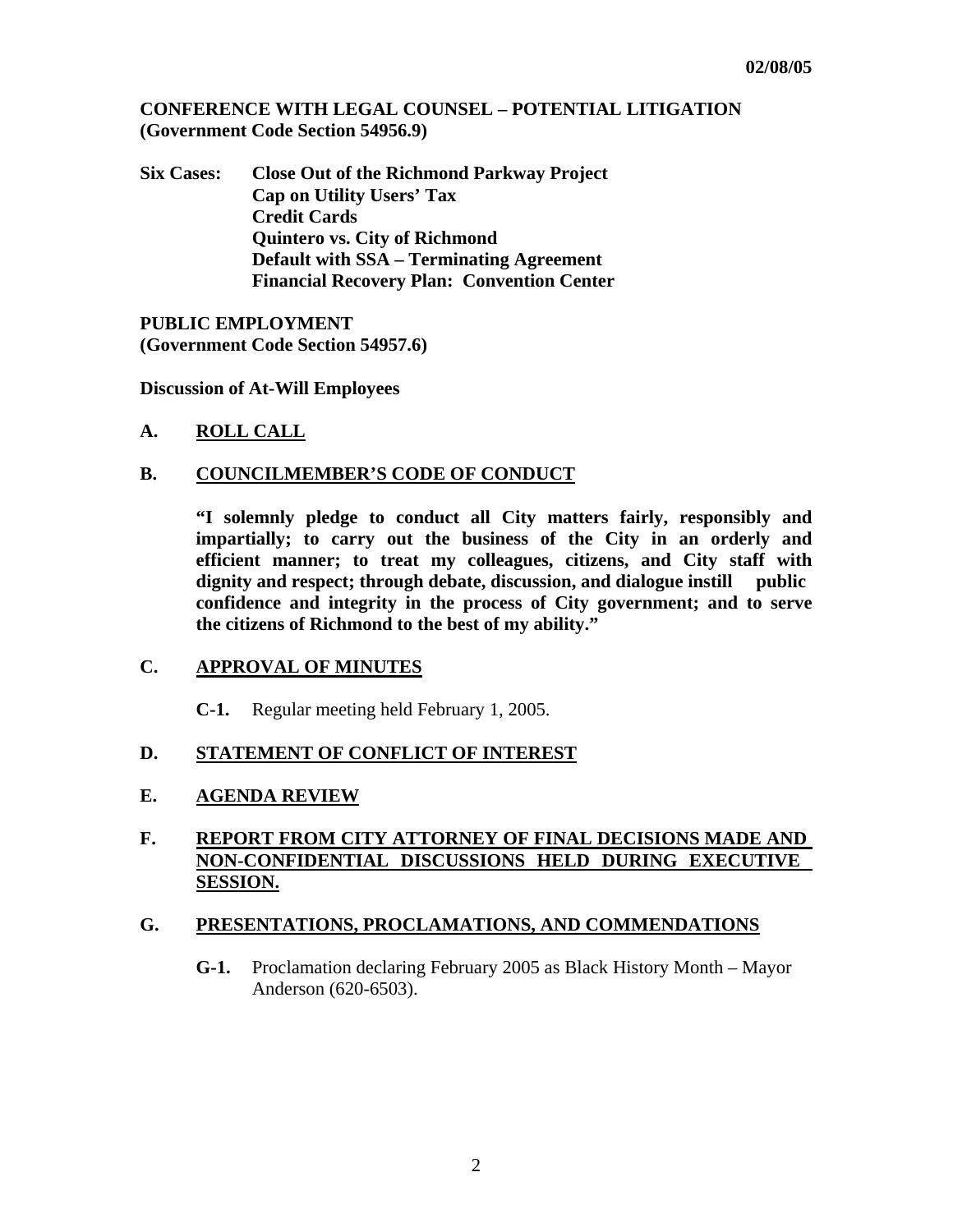## **H. REPORTS OF STANDING COMMITTEES AND MAYOR**

- **H-1.** Public Safety and Public Services Standing Committee.
- **H-2.** Finance, Administrative Services, and Economic Development Standing Committee.
- **H-3.** Rules and Procedures Standing Committee.
- **H-4.** Report from the Mayor.

## **I. CONSENT CALENDAR**

 **Consent Calendar items are considered routine and will be enacted, approved or adopted by one motion unless a request for removal for discussion or explanation is received from the audience or the Council.** 

- **I-1.** ACCEPT status report regarding the development of a City-wide safety program – Risk Management (Shari Deutsch 620-6605).
- **I-2.** APPROVE an agreement with DP Security to provide guard patrol security service at Point Molate. Total amount of agreement not to exceed \$225,000 Rich McCoy 620-6512).
- **I-3. APPROVE** an agreement with Bajan Security to provide electronic service and response at Point Molate. Total amount of agreement not to exceed \$77,714.56 (Rich McCoy 620-6512).
- **I-4. RESOLUTION** establishing the classification specification for **Community and Economic Development Operations Specialist I/II**  in Community and Economic Development Department, Redevelopment Division – **No fiscal impact on the General Fund** – Human Resources (Marinett J. Brielland 621-1218).
- **I-5. RESOLUTION** establishing the new classification specification for **Community and Economic Development Finance Manager** – Community and Economic Development, Redevelopment – **No fiscal impact on the General Fund** – Human Resources (Marie J. Brielland 621-1218).
- **I-6. ORDINANCE** adding Chapter 13.57 to the Richmond Municipal Code pertaining to Neighborhood Improvement and Community Enhancement Districts (N.I.C.E) – **Second Reading -** City Manager's Office (Jay Corey 620-6511).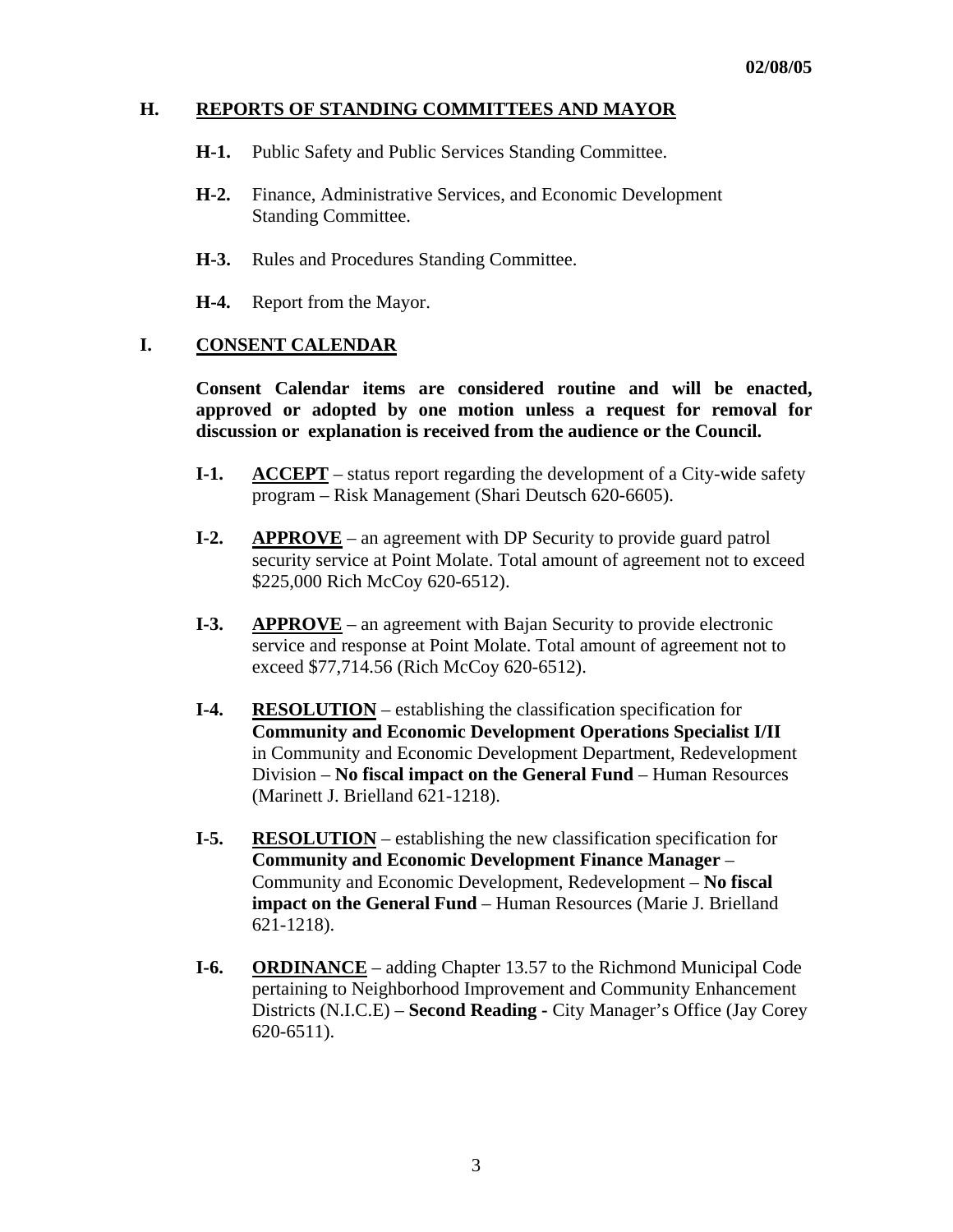# **J. OPEN FORUM FOR PUBLIC COMMENT**

Anyone wishing to address the City Council must submit a request to the City Clerk prior to commencement of the item. **Each speaker will be limited to a Maximum of Two (2) Minutes. The Maximum Number of Requests will be limited to fifteen (15), and the total amount of time for Open Forum will be Thirty (30) Minutes. SPEAKERS MUST SPEAK ON ITEMS THAT ARE NOT ON THE AGENDA.** 

# **K. PUBLIC HEARINGS**

- **K-1.** Planning Commission's recommendation that the property at 217 West Richmond Avenue (APN: 558-164-005) be approved for a General Plan Amendment (GPA) and Rezone. The General Plan Designation for the site would change from Medium Density Residential/918 to Neighborhood Retail/922A. The Zoning Designation would change from MFR-1 Multi- Family Residential to C-1 Neighborhood Commercial – Planning (Barry Cromartie 620-6751).
- **K-2.** Consider a formal recommendation from the Planning Commission to the City Council to deny proposed amendment to Section 3.20.010 of the Richmond Municipal Code to reduce the number of members on the Planning Commission from nine (9) to seven (7) members – Planning (Barry Cromartie 620-6751/Judy Battle 6708).
- **K-3.** Consider a citywide zoning text change to reduce the required parking stall width from 9.5 feet to 9 feet in Zoning Code Section 15.04.850.020A.1. – Planning (Barry Cromartie 620-6706/Judy Battle 620-6708).

## **L. AGREEMENTS**

## **M. RESOLUTIONS**

## **N. ORDINANCES**

- **N-1. ADOPT** amending Chapter 15.04 of the Richmond Municipal Code pertaining to Conditional Use Permits for Alcoholic Beverage Sales – **Second Reading -** City Council/Planning (Tom Butt 236- 7435/Barry Cromartie 620-6751).
- **N-2. ADOPT** establishing wages, salaries, and compensation for the classifications of **Community and Economic Development Operations Specialist I/II** and amending Management (RMEA) Employees Ordinance No. 40-01 N.S. – **First Reading –** Human Resources (Marinett J. Briellard 621-1218).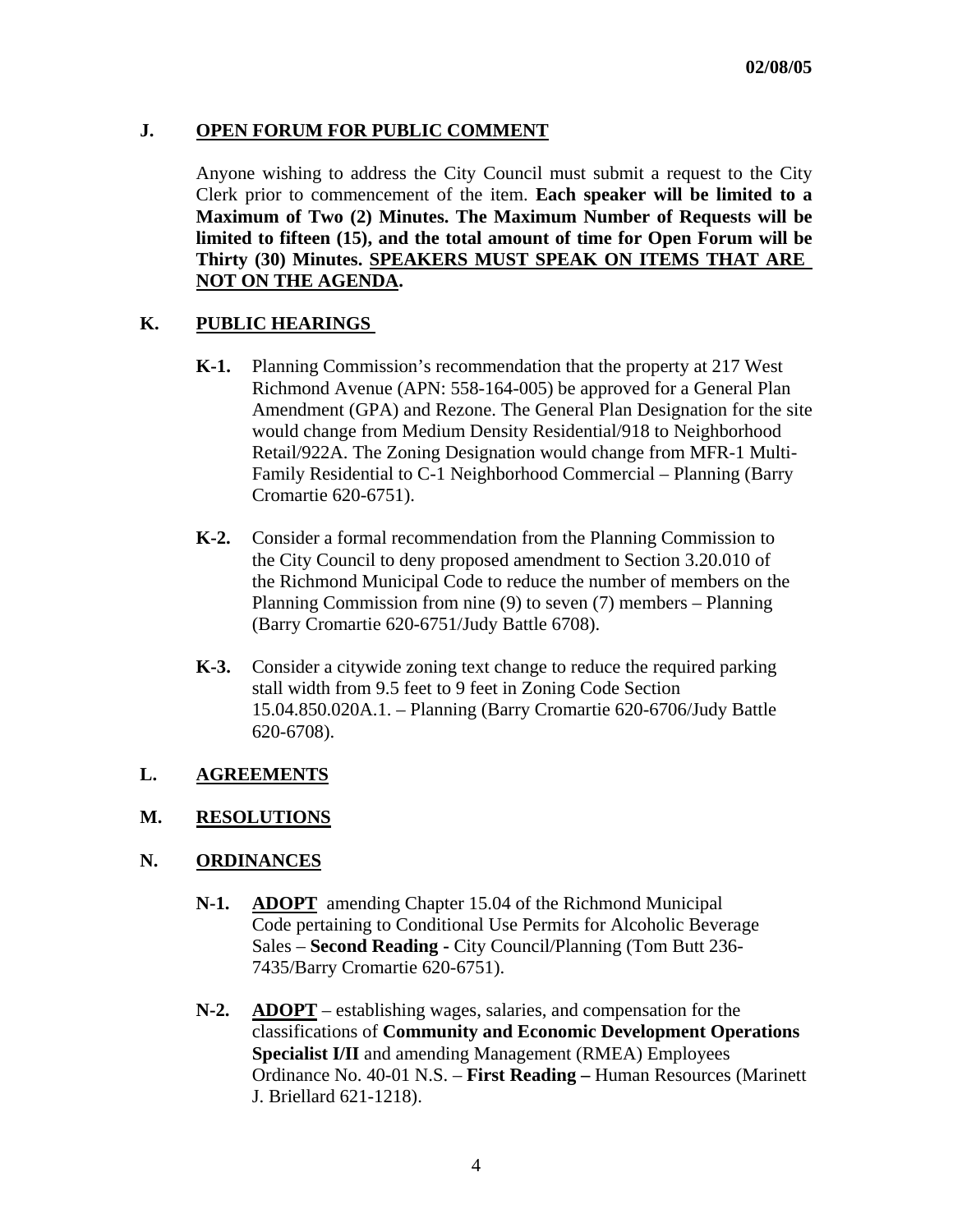**N-3. ADOPT** – establishing wages, salaries, and compensation for the classification of **Community and Economic Development Finance Manager** and amending Management (RMEA) Employees Ordinance No. 40-01 N.S. – **First Reading –** Marinett J. Briellard 621-1218).

## **O. COUNCIL AS WHOLE**

- **O-1.** Consider recommendation for appointments and re-appointments to the following Commissions: **Recreation and Parks Commission**: Tony Thurmond, term expiring October 26, 2006; **Arts and Culture Commission**: Sydney Metrick and Catherine DuChene, Incumbents, terms expiring January 31, 2009 – Mayor Anderson (620-6503).
- **O-2.** Report regarding Pension Obligation Bonds City Manager's Office (Phil Batchelor 620-6512).
- **O-3.** Staff report on building a permanent Emergency Operation's Center City Manager's Office (Phil Batchelor 620-6512).
- **O-4.** Staff report on Community Youth Centers City Manager's Office (Phil Batchelor 620-6512).
- **O-5.** Staff report on Credit Card (MBNA) and CAL-Card Audits City Manager's Office (Phil Batchelor 620-6512).
- **O-6.** Report from the City Manager regarding Employee Code of Ethics City Manager's Office (Phil Batchelor 620-6511).
- **O-7.** Report regarding City Manager's proposed Employee Recognition Program – City Manager's Office (Phil Batchelor).
- **O-8.** Discussion on Reports of Officers and consider amending Resolution No. 82-04 to allow Councilmembers to make requests to place items on an agenda under Reports of Officers – Councilmember Penn (620-6513).
- **O-9.** Discussion to consider recommending a new ordinance regarding the Slavery Era Insurance Disclosure Act and disclosure and divestment of investment earnings from City-sponsored Pension Funds or Investment Funds from financial and insurance institutions that benefit from international investment in slavery – Councilmembers Viramontes and Penn (620-6513).
- **O-10.** Discussion regarding local initiative to encourage banks to recognize the Matricular Consular Card for identification from Mexican Government for identification to open new accounts and request that the Mayor appoint a four-member committee to review the feasibility of a local initiative –